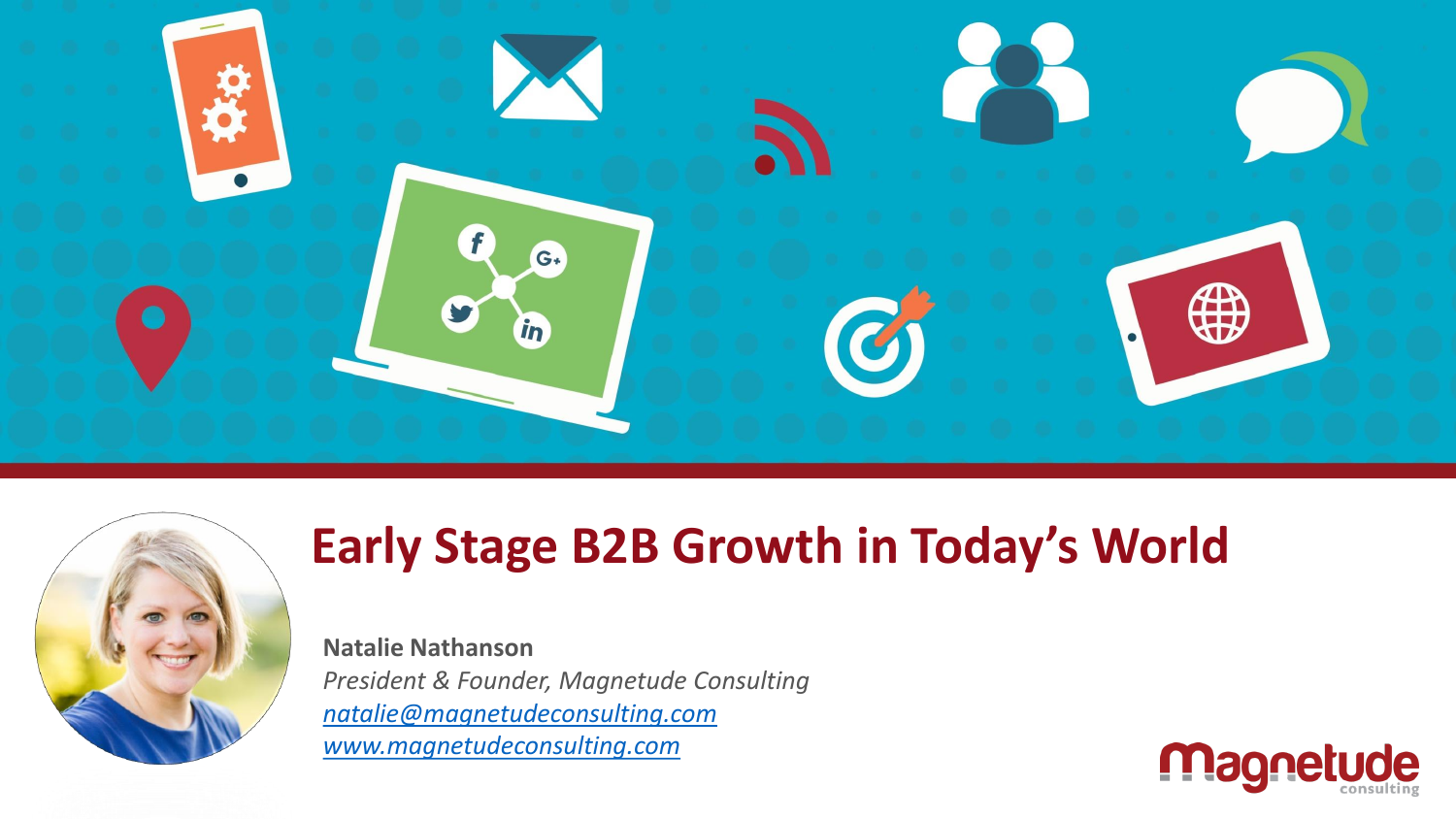# Sales Today: Why so Hard to Get it Right?

**The digital transformation era has arrived.** 

**Technology has** *impacted more than we realize!*

**Market dynamics**



**Tech-driven behavior**

#### **Cultural shift:**  *Evolved expectations*

#### **How this impacts Sales**

- **More vendors in the market** *Noise, competition*
- **Expectation of value-driven interactions** *Selling as helping, content marketing*
- **Socially-savvy customers** *Transparency, credibility*
- **Convenience & customization** *Personalization, self-service*
- **New** *(and more)* **ways to buy** *Self-serve SaaS, freemium, partnerships*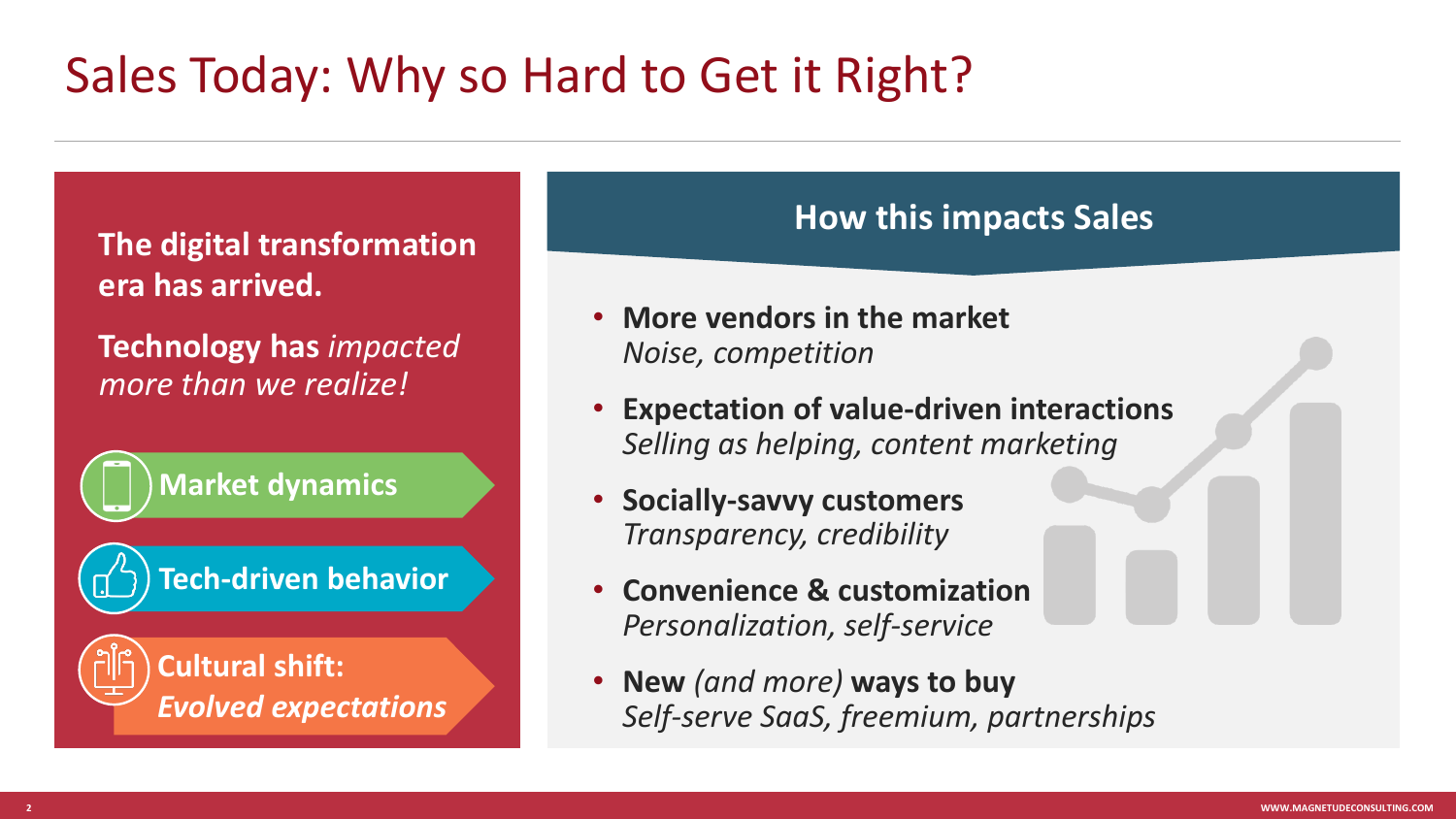## Sales vs. Marketing: What Comes First (and Who Does What)?

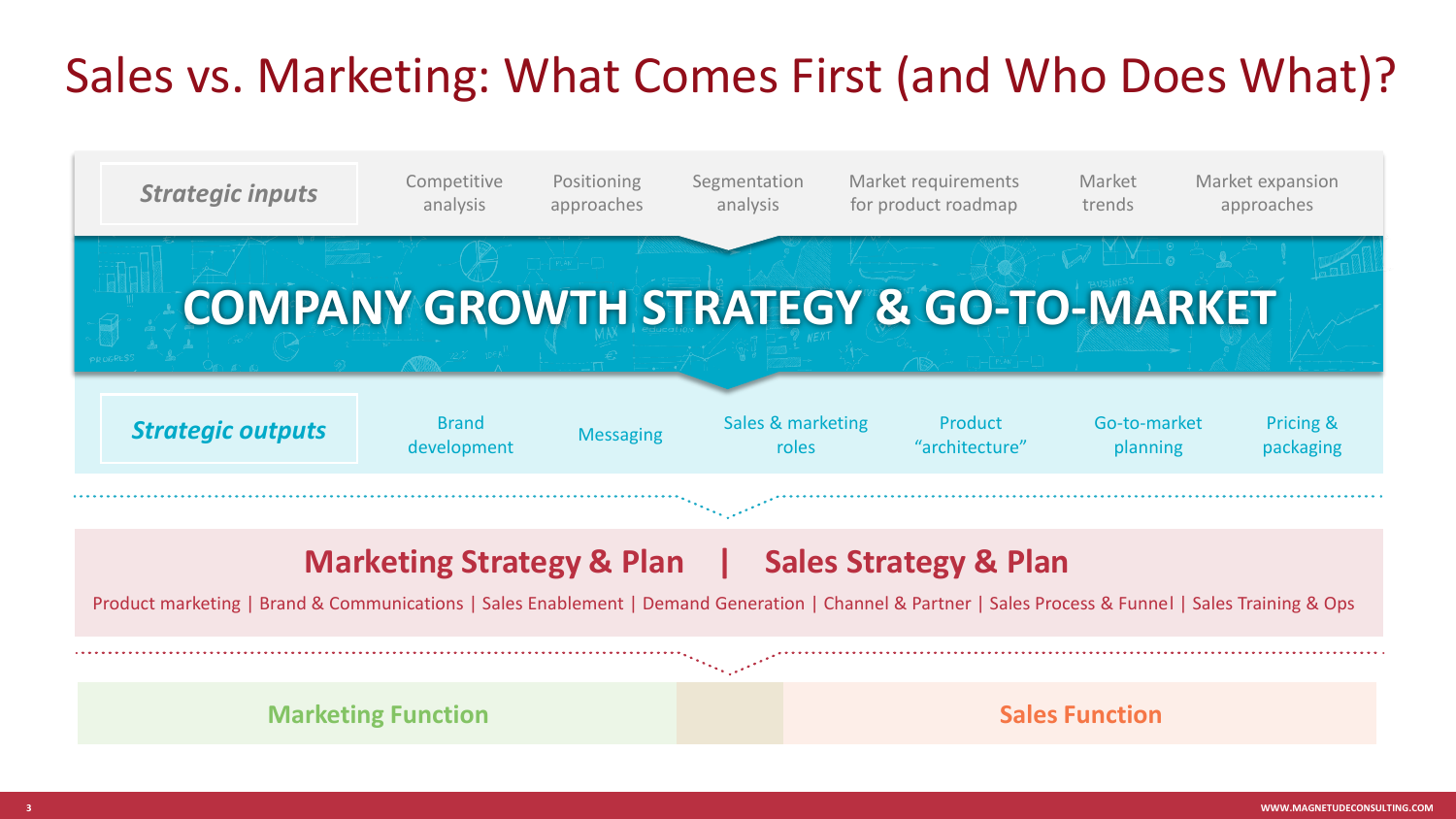#### **Range of key factors impact sales & marketing planning decisions in the early stage ventures**

- How do we make money?
- How is our solution delivered to our customers?
- Who do we sell to (current + desired)?
- Where do we 'fit' in our customers' broader context?
- How will we get our leads?
- What do we expect our sales funnel metrics to look like?
- What external pressures will help or hurt our growth?
- How will we fund our growth investments?

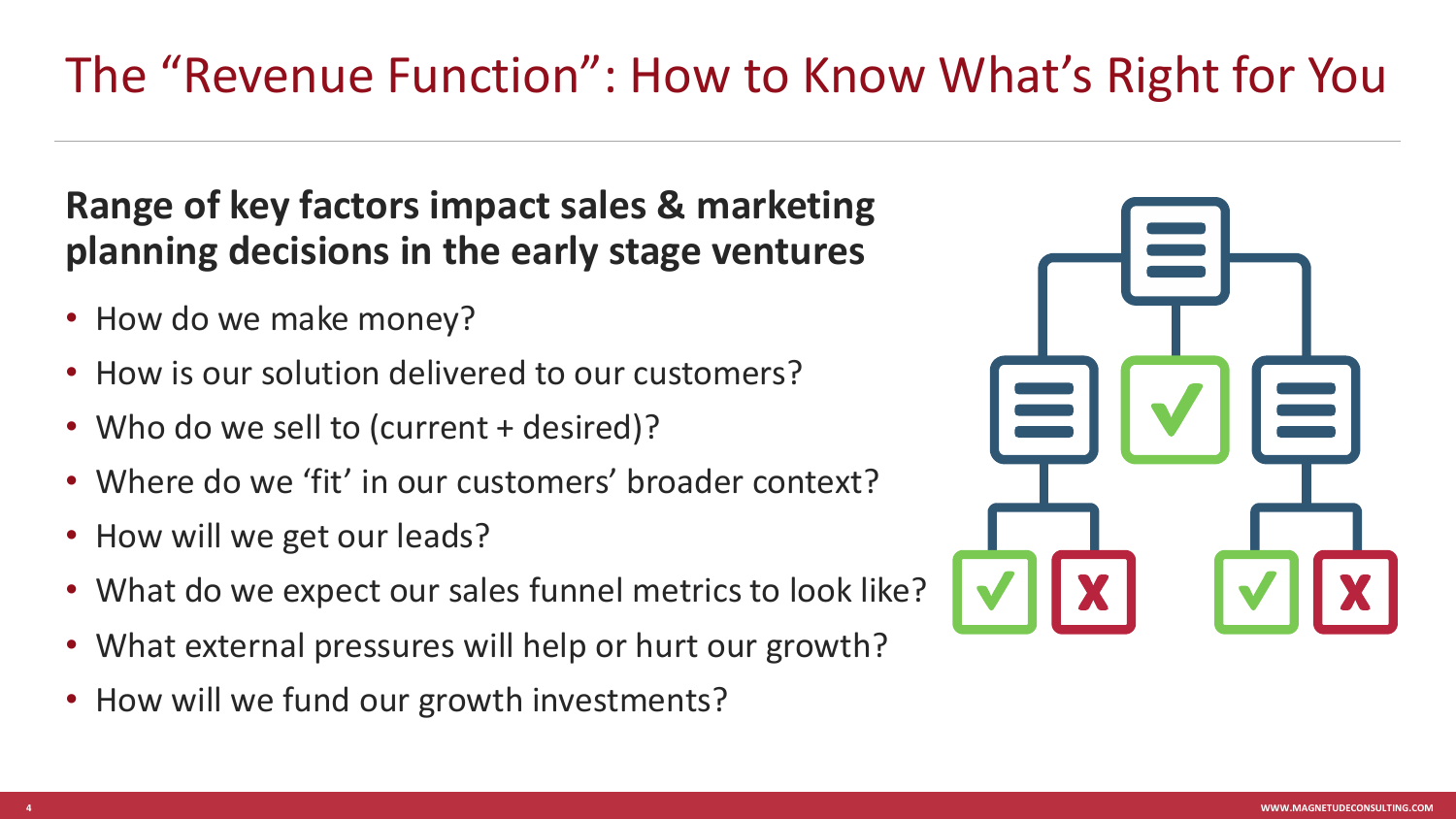### Tips for Getting Started: What I've Learned



**Everyone has competition**. Be clear on what you offer and why it's unique.



**Find the Balance.** Balance strategy, planning, foundations and quick-start execution.



**Beware of Shiny Ball Syndrome**. Be very deliberate in evolving based on feedback.



**Knowledge is Power**.

Understand what 'good' looks like (even if you can't afford it yet).



**Today's discomfort is tomorrow's comfort zone**. Get used to it.



**Timing is Everything.**  Hire with care, at the right time, and for the right reasons.